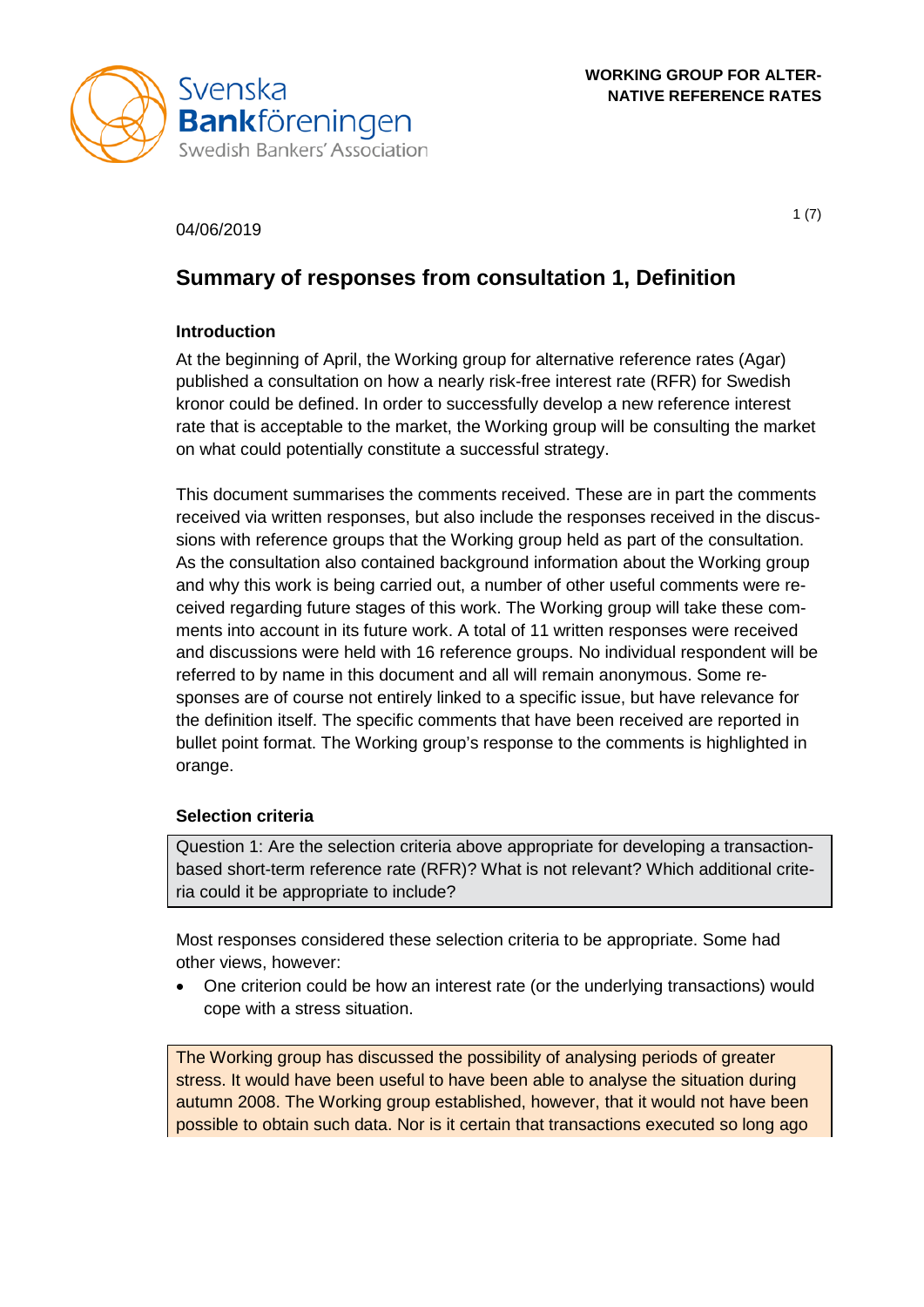

would actually be comparable in a relevant manner to the transactions that took place during the period examined.

It has also been submitted that the analysis period (01/12/2015 to 31/12/2018) is exceptional and that the selection criteria may therefore be misleading. On a hypothetical level, it would not be unreasonable to conclude that the number of transactions would fall during a stress situation. This is likely to be very similar for all types of definition and is therefore not a factor that could help to make a distinction between the definitions. Unsecured transactions would very probably fall more than secured transactions. Another aspect raised by a respondent is that the interest rate level will be affected by one or more banks being in a stress situation; in other words, there is a credit aspect to the interest rate. The effect on the interest rate level should be reduced if the interest rate were to be based on secured transactions.

The Working group generally believes that a small country such as Sweden will have difficulty establishing a transaction-based interest rate that can still remain liquid during periods of financial stress. This must be dealt with in an appropriate manner in the fixing method so that it can be determined what happens if the volume of transactions is too small and solutions can be found where this is the case. Equally, what should happen if there are no transactions at all.

The selection period is not representative and it is therefore not certain that the selection criteria used provide the most appropriate interest rate.

The Working group is aware that the time period selected for analysing appropriate definitions is exceptional. This is mainly because of the monetary policy implemented, which must be considered exceptional in a historical context. At the same time, it has been a period during which the reporting banks have not experienced any problems, profitability has been at an acceptable level and all reporting banks have had high and stable credit ratings. The Working group considered trying to capture longer periods of time but refrained from doing so because this would have been very time consuming and would make it more difficult to understand whether interpretations of the definitions have actually been constant over the entire period.

• One criterion should be that the definition should be consistent with the Benchmarks Regulation so that the interest rate can be used in financial contracts.

The Working group believes that if the administrator of the interest rate is subject to the Benchmarks Regulation, the interest rate must comply with these rules. However, it is more about the rules that result from the fixing method and this will be addressed at a later stage. It may be worth remembering, though, that the purpose of developing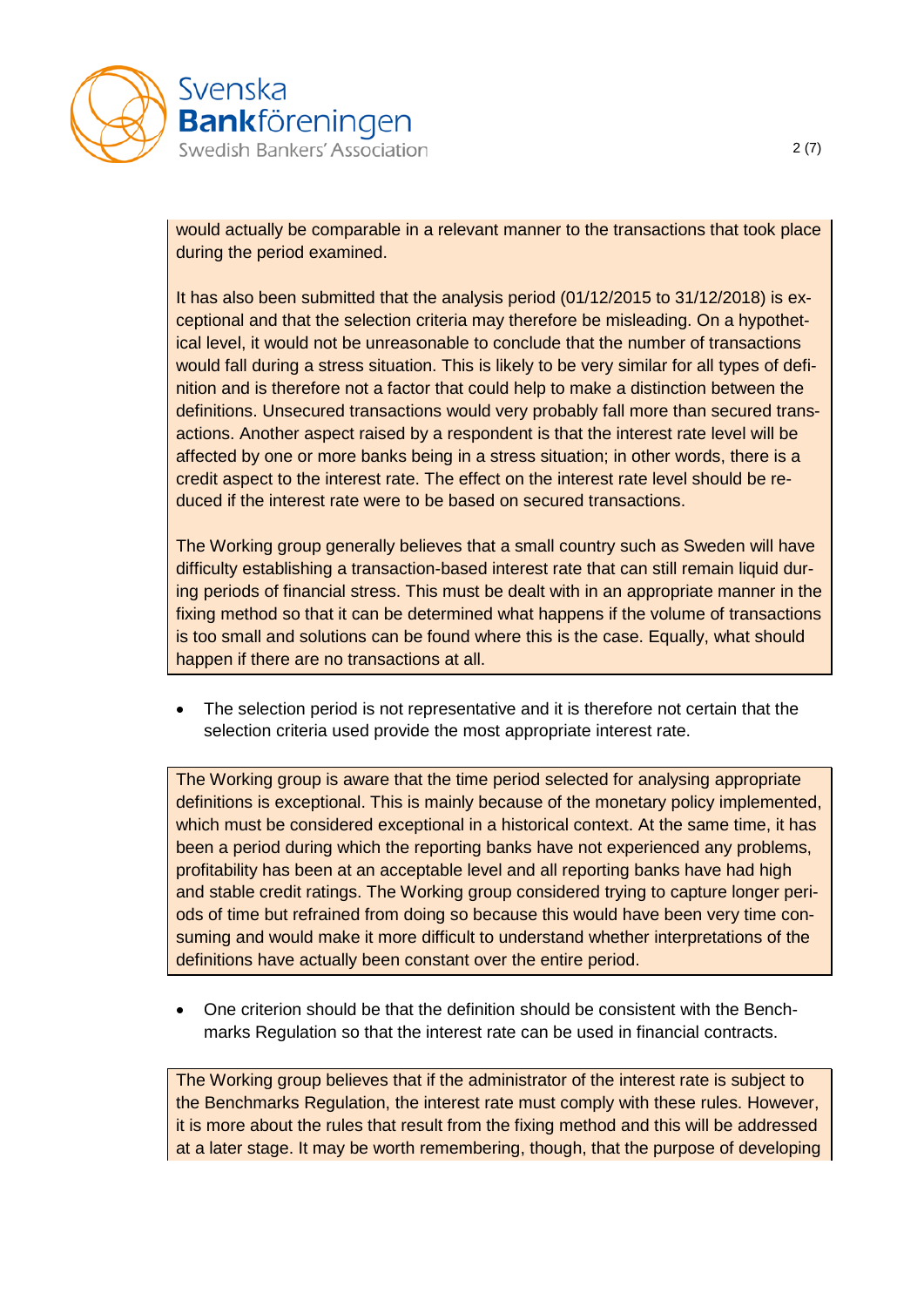

this interest rate is to establish a new, alternative reference rate, which naturally it must be possible to use.

• One criterion could be that the new interest rate must be able to act as a suitable fallback solution for existing Stibor contracts.

This could have been described in greater detail, but the idea was that there is a requirement for the proposed interest rate to be consistent with other definitions as far as possible. There are currently no obvious methods for how fallbacks from existing Ibors will work for any financial instrument. There are several drafts<sup>[1](#page-2-0)</sup> but it is not currently possible to specify a criterion for how this will work for Stibor. The Working group considers it important to emphasise that Sweden should have the same opportunities to create fallback solutions that other countries will have. If an international standard is developed for how these fallback solutions will work from Ibor to RFR, this must work equally well in Sweden as it does in the USA or the UK. How this will work is not yet clear in any country, however. It also appears that the solutions could vary between product groups.

• One respondent feels it would be appropriate for there to be more reporting banks.

This is a desirable solution. It was not possible to obtain information from more banks during the analysis phase. The hope is that the number of reporting banks will be as large as possible so as to obtain the most complete market coverage possible.

• The transactions to be included in the underlying basis must be completed transactions and nothing else.

The Working group agrees.

The interest rates to be selected must be based on the needs of the market. There is no reason to develop interest rates that are not in demand. However, if there are different needs within the market, then different reference rates must be developed.

The Working group agrees that there is no reason to develop reference rates that are not in demand. As the Working group comprises the biggest players on the markets where reference interest rates are used, the Working group is able to express which needs are greatest on the market. There may be more minor needs on the market,

<span id="page-2-0"></span> <sup>1</sup> ISDA is the main organisation to have worked on different types of solutions in relation to fallbacks. See, for example: [https://www.isda.org/2018/12/20/isda-publishes-final-results-of](https://www.isda.org/2018/12/20/isda-publishes-final-results-of-benchmark-fallback-consultation/)[benchmark-fallback-consultation/](https://www.isda.org/2018/12/20/isda-publishes-final-results-of-benchmark-fallback-consultation/) The ARRC has also recently issued final recommendations on fallbacks for cash products: [https://www.newyorkfed.org/medialibrary/Micro](https://www.newyorkfed.org/medialibrary/Microsites/arrc/files/2019/ARRC-Apr-25-2019-announcement.pdf)[sites/arrc/files/2019/ARRC-Apr-25-2019-announcement.pdf](https://www.newyorkfed.org/medialibrary/Microsites/arrc/files/2019/ARRC-Apr-25-2019-announcement.pdf)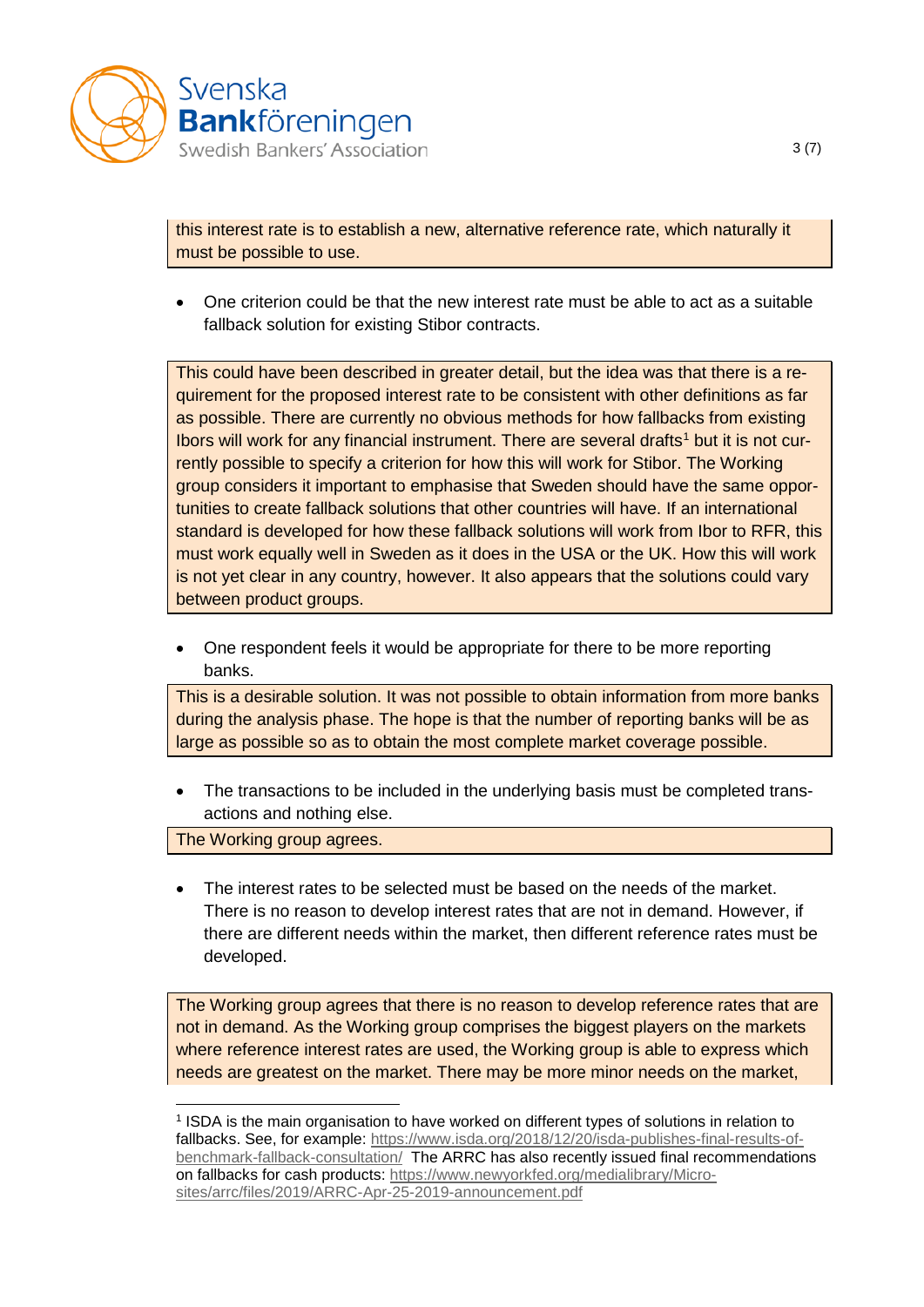

however, which are not represented in the Working group. The Working group seeks to identify these needs through discussions with others on the markets.

The Working group does not believe it is possible to develop several different types of reference rates in Sweden and to be able to maintain liquidity in these. For this reason, there will only be one RFR.

#### **Unsuitable candidates**

Question 2: Do you support the Working group's conclusion that interest rates based on three-month transactions and T/N transactions do not fulfil the criteria for a suitable reference rate? Are there other reasons why any of these transaction-based rates should be proposed?

Most, and in fact almost all, of the respondents stated that they consider three-month and T/N transactions to be unsuitable candidates. There were some who disagreed, however:

• A high level of volatility in T/N cannot be seen as sufficient reason to exclude this term as a candidate.

The Working group agrees. However, the group takes a negative view of the volatility of a reference interest rate being too high. This is principally a problem for those who use the reference rate in cash products, such as loans and deposits, and is not a problem for derivatives. The problems with T/N have instead been that the market proved smaller than O/N, that it is primarily a repo market and that the market was not considered a suitable basis for the reference interest rate for SEK (see below). Another important factor was that T/N has not been used in any other known RFR and Sweden does not wish to deviate from other standards.

• A couple of respondents argued that transactions in the currency swap market should be used. No clear explanation was provided of how this should be done but the main point was that large transactions take place on this market and this could therefore provide a good basis. It has also been stated that a large proportion of the banks' financing takes place through foreign currency.

The Working group believes it will not be possible to establish a suitable reference interest rate using the currency swap market. It is not entirely obvious how the currency swap market could be included in the development of a new reference interest rate. The most important thing is that there must be a relevant interest rate for the currency from which the interest rate is to be swapped to SEK. This interest rate can be a bank's finance rate, but it can also be a different rate, such as the currency area's RFR. The Working group has not seen any coherent proposals for how this should be structured. The main reasons for the Working group's position on this are as follows: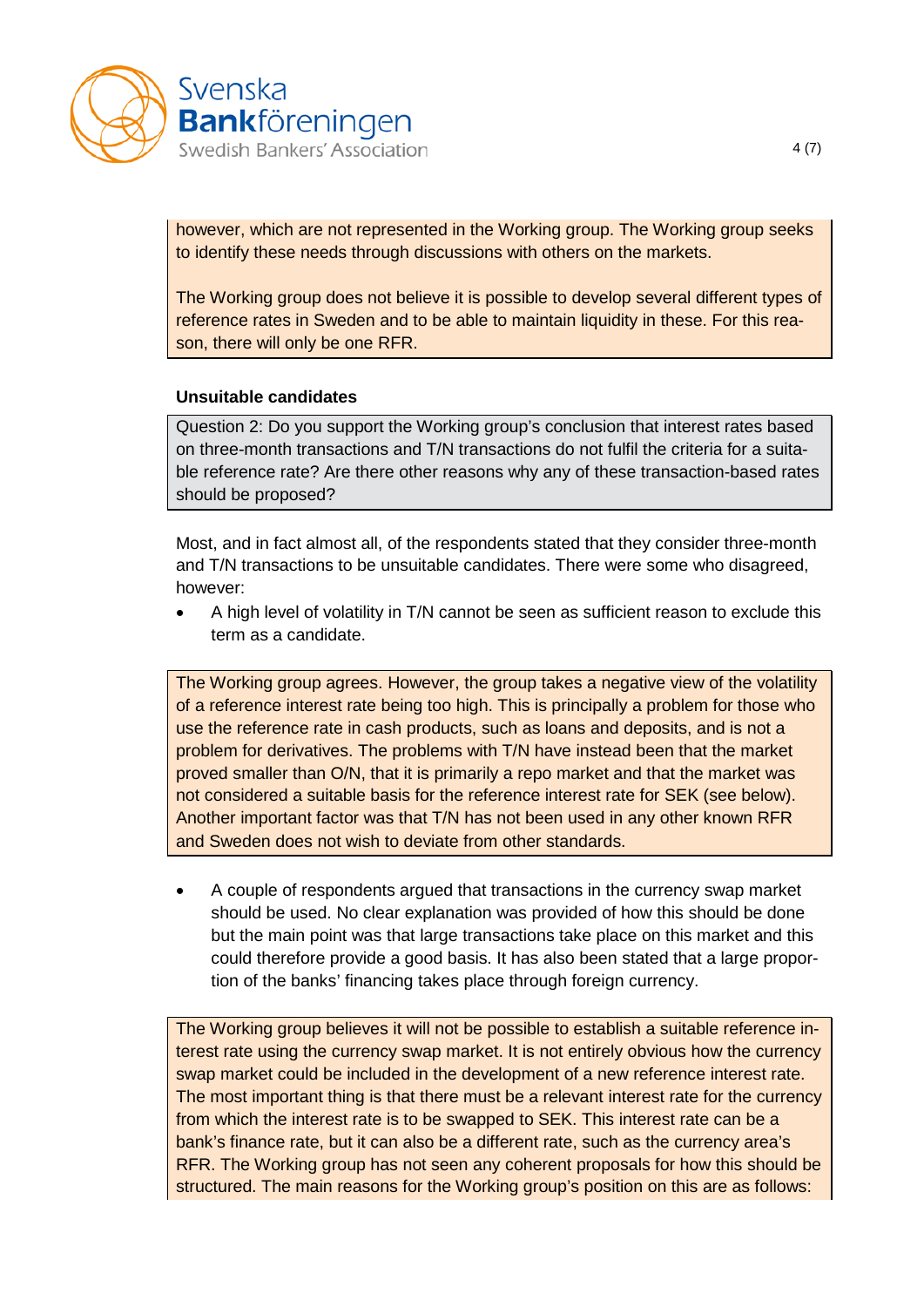

- If each bank were to report borrowing in a foreign currency and what it costs, this borrowing would not necessarily take place in O/N money. Short-term currency swaps are made for reasons other than financing. There are insufficient matched transactions in the short-term market (O/N or T/N). An alternative method would be to use another country's RFR and swap this rate to SEK. This proposal was included in the Norwegian consultation<sup>[2](#page-4-0)</sup> for new reference interest rates. It was not considered appropriate in Norway. It would be even more complicated for Sweden given that Sweden's foreign trade is more diversified. Such a solution would also mean that the RFR for SEK would follow principles that apply in one or more other countries and therefore be beyond the control of Sweden.
- $\checkmark$  The Working group is convinced that however a swapped interest rate is structured, it would be highly volatile. Nor is this a volatility that is SEK-related, but a volatility that is governed by the country from which the interest rate is derived. It will not be a Swedish interest rate. The interest rate would largely be governed by the foreign currency. Problems could be caused by the interest rate on the majority of all financial contracts in SEK not being governed by Swedish economic conditions.
- The Working group believes that the method for developing the reference interest rate would not be transparent. It would not be easy for those whose operations are remote from the market in question to understand how the interest rate is developed.
- One candidate has said that the reference interest rate must be based on secured transactions and not on unsecured transactions. It has also been highlighted by other respondents that there will be different types of reference interest rate depending on whether it is based on secured transactions or unsecured transactions. It has been requested that the Working group provide more details of why the repo market is not suitable as a basis for the transactions.

RFRs have been established in other countries based on both unsecured transactions (UK, eurozone) and secured transactions (USA, Switzerland). An interest rate based on unsecured transactions involves a certain element of credit risk. This means that the interest rate will rise when those operating on the market demand improved payment for lending to banks. In those cases where the reference interest rate is also based on lending transactions at the banks (which is not the case in the UK or the eurozone), this interest rate may include a credit element from borrowers. Generally speaking, this interest rate will have a credit cycle aspect. It can also be expected that if the financial sector experiences serious problems, the volume of transactions may reduce significantly. This type of reference interest rate may be

<span id="page-4-0"></span> <sup>2</sup> [https://static.norges-bank.no/conten-](https://static.norges-bank.no/contentassets/81885ab218dd4eeb9129f5cdb6c293fc/18_00938-4-konsultasjonsrapport-alternative-referanserenter2.pdf?v=10/22/2018091948&ft=.pdf)

[tassets/81885ab218dd4eeb9129f5cdb6c293fc/18\\_00938-4-konsultasjonsrapport-alternative](https://static.norges-bank.no/contentassets/81885ab218dd4eeb9129f5cdb6c293fc/18_00938-4-konsultasjonsrapport-alternative-referanserenter2.pdf?v=10/22/2018091948&ft=.pdf)[referanserenter2.pdf?v=10/22/2018091948&ft=.pdf](https://static.norges-bank.no/contentassets/81885ab218dd4eeb9129f5cdb6c293fc/18_00938-4-konsultasjonsrapport-alternative-referanserenter2.pdf?v=10/22/2018091948&ft=.pdf)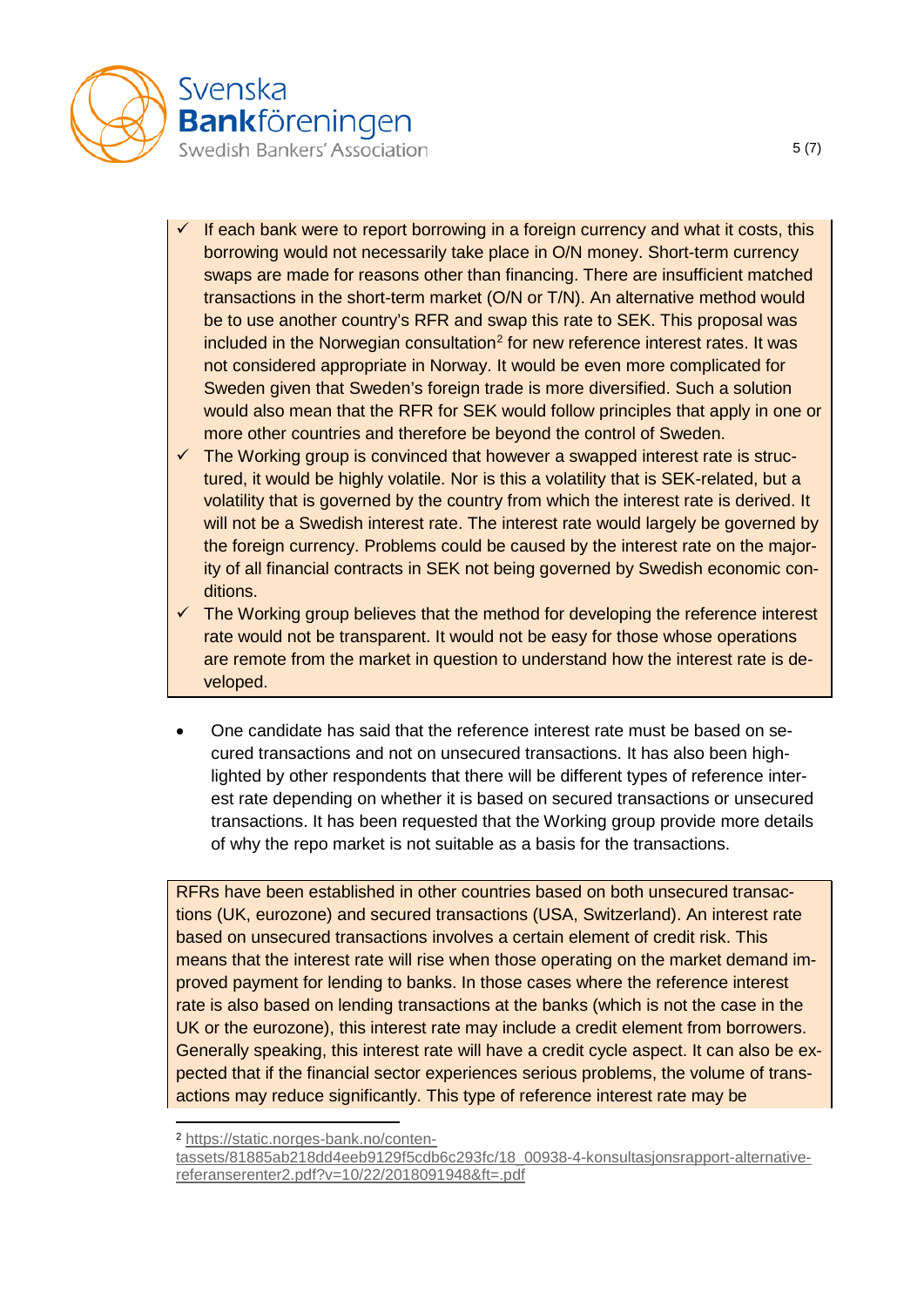

appreciated by lenders as they avoid having to include their own variation in credit risk in the spread that the borrower is required to pay.

If the reference interest rate is based on secured transactions, there is not considered to be any credit risk element in the interest rate. All credit risk will be eliminated by the securities that the lender in the market receives. This is usually said to favour the derivatives market, where there is no interest in including credit risk in derivatives. On the repo market, however, the interest rate is affected by the availability of securities and the quality of these assets. In Sweden, the largest transactions are made with securities in the form of government bonds and covered bonds. As the Swedish Central Bank has bought up large tranches of government bonds, there is *now* a distinct lack of securities to enable these repo transactions to be made. This may create temporary large movements in the interest rate in order to obtain securities. This has also been observed with the American RFR, which shows signs of temporary large movements in the interest rate, despite being based on a very large repo market. The Swedish repo market is smaller and because of the Swedish Central Bank's holdings of government bonds it is now exceptionally limited.

The Working group summarises this as there being smaller volumes on the secured market than on the unsecured market. The interest rate level is governed by underlying assets on the secured market and not by the price of money. The Working group takes the view that the derivatives market can handle the small credit risk that will arise in the new interest rate because it has so far used Ibors, which have a significantly larger credit element than the future interest rate will have. It would be more difficult for the loan market to handle the sudden movements in the interest rate that take place on the repo market.

There has also been discussion about the large size of the repo market in terms of one-week repos and the possible use of these transactions as a basis for a new reference rate. The Working group considers that an interest rate based on this type of transaction is not part of the assignment to develop a new RFR.

#### **Suitable candidates**

Question 3: Do you support the Working group's conclusion that option A (unsecured O/N transactions with banks, other financial institutions and the Swedish National Debt Office) and option B (unsecured O/N transactions with banks, other financial institutions and the Swedish National Debt Office, but based solely on transactions that generate borrowing at the reporting bank), fulfil the criteria for an alternative reference rate?

Almost everyone agrees that the proposed options are appropriate definitions of an RFR for SEK. Most have found it difficult to determine whether one option is better